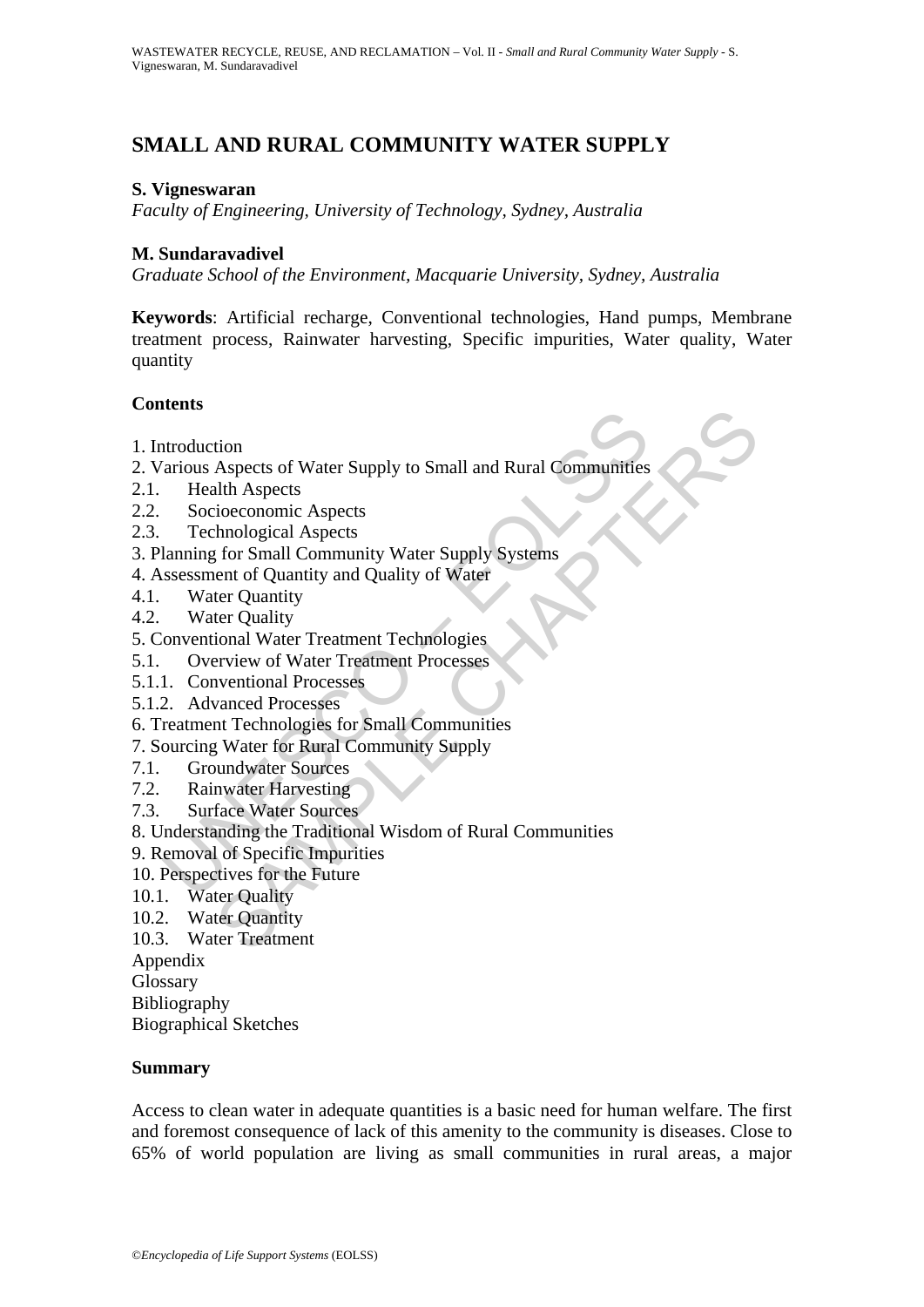proportion of them in developing countries with no access to safe drinking water. Unlike large urban areas, conventional methods of water sourcing, extraction and supply will not be cost-effective in rural communities. While rural community water supply systems are not difficult to design and construct, the selection of simpler, reliable and easily maintainable technologies is of paramount importance. Major considerations for water supply systems to small communities include lower costs, minimal use of mechanical equipment and chemicals, and ease of operation and maintenance. Rain water harvesting, use of surface and groundwater sources with simple intake and inbuilt treatment structures can, in most cases, provide water with adequate quality. A variety of simple filtration techniques that can effectively remove conventional organic impurities have been developed to suit local water quality requirements. Also, simple technologies for removal of non-conventional impurities, referred as 'specific impurities' such as iron, manganese, fluoride, etc., suitable for small-scale water treatment, as required in rural communities, are available.

#### **1. Introduction**

One of the main reasons for great civilizations of ancient era thrived on the banks of perennial rivers is the access to water in adequate quantities. Even in ancient cities that were not located close to any large rivers, when local supplies were inadequate, aqueducts were built to convey water from distant sources. Later, pipes made of wood, clay or lead that were laid at hydraulic grade line were used to convey water to individual homes. Development of cast iron pipes and gradual cost reduction, together with the invention of pumps driven by steam in the middle of seventeenth century, made it possible to provide public supplies and deliver the water to individual residences.

tment, as required in rural communities, are available.<br> **Atroduction**<br>
of the main reasons for great civilizations of ancient era thrive<br>
ornial rivers is the access to water in adequate quantities. Even in<br>
en not locate as required in rural communities, are available.<br> **Communities** are available.<br> **Communities** are available constraint and communities are available.<br> **Constraint and constraint and constraints** are in an ancient cities<br>
l Provision of an adequate quantity of water is only one part of the human water need, the other important part being the quality of water so supplied. Safe drinking water is of primary importance for human health and well-being. Though the basic drinking need for a person is less than five liters a day, water needs for a variety of other uses such as cooking, utensil cleaning, personal hygiene, take the requirement to a level of 40 liters per day, which has now been standardized as the minimum level to effect health improvement at community levels. This is the targeted water supply level that has been fixed for a hundred percent coverage of population of the world, by the Vision-21 program, the successor to the International Drinking Water Supply and Sanitation Decade (1981–1990). With close to 65% of the world population living as small communities in rural areas, and a major proportion of them in developing countries without access to safe water supplies, not surprisingly, the task of providing safe drinking water revolves around these small and rural communities.

## **2. Various Aspects of Water Supply to Small and Rural Communities**

# **2.4. Health Aspects**

| Name of<br>microorganisms | <b>Major</b> diseases | <b>Major reservoirs and</b><br>primary sources |  |
|---------------------------|-----------------------|------------------------------------------------|--|
| <b>Bacteria</b>           |                       |                                                |  |
| Salmonella typhi          | Typhoid fever         | Human feces                                    |  |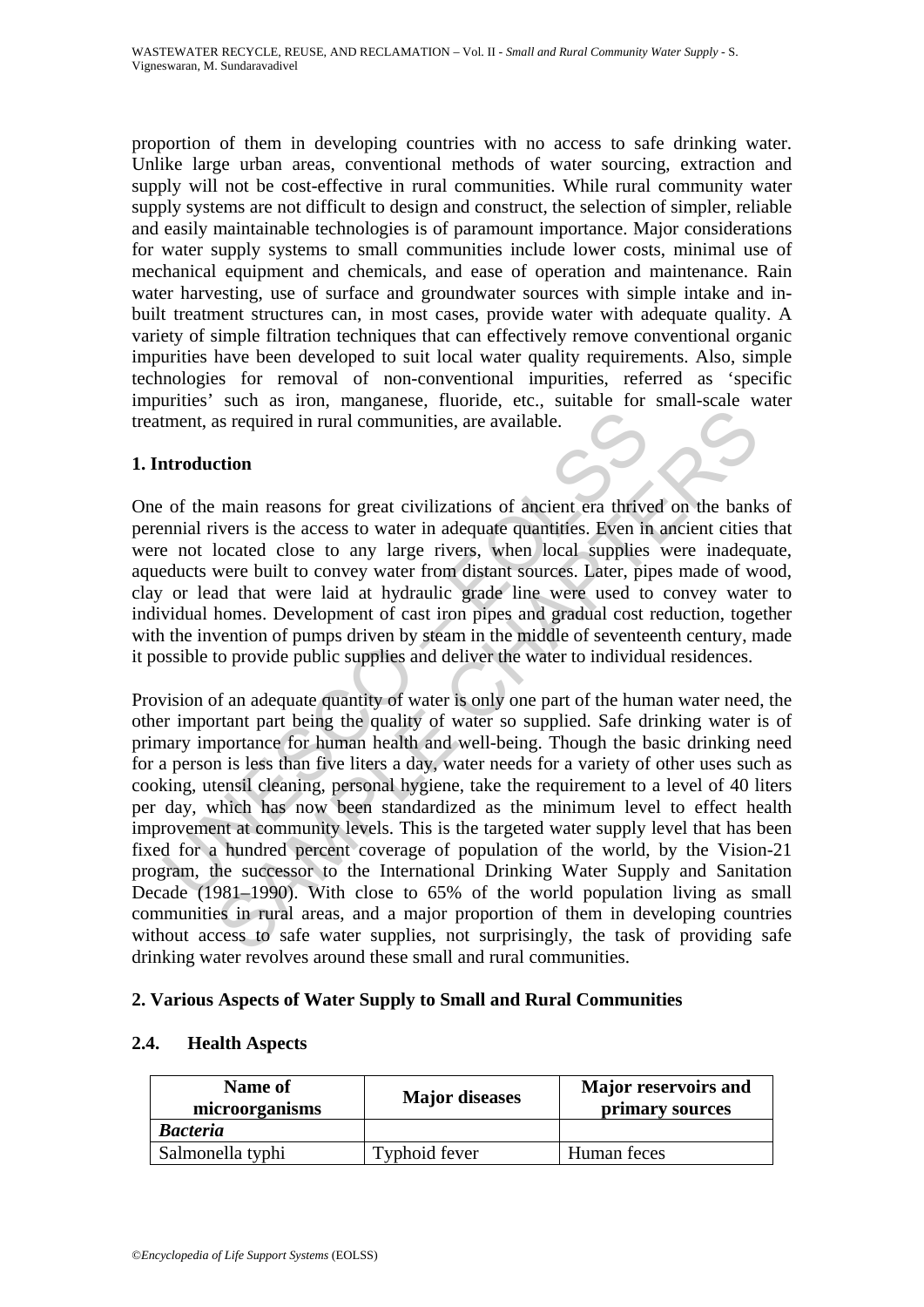| Salmonella paratyphi    | Paratyphoid fever                             | Human feces            |  |
|-------------------------|-----------------------------------------------|------------------------|--|
| Other salmonella        | Salmonellosis                                 | Human and animal feces |  |
| Shigella                | <b>Bacillary dysentery</b>                    | Human feces            |  |
| Vibrio cholera          | Cholera                                       | Human feces            |  |
| Enteropathogenic E.coli | Gastroenteritis                               | Human feces            |  |
| Yersinia enterocolitica | Gastroenteritis                               | Human and animal feces |  |
| Campylobacter jejuni    | Human and animal feces<br>Gastroenteritis     |                        |  |
| Legionella pneumophila  | Acute respiratory<br>Thermally enriched water |                        |  |
| and related bacteria    | illness (legionellosis)                       |                        |  |
| Mycobacterium           | Tuberculosis                                  | Human respiratory      |  |
| tuberculosis            | exudates                                      |                        |  |
| Other mycobacteria      | Pulmonary illness                             | Soil and water         |  |
| Oppurtunistic bacteria  | Variable                                      | Natural waters         |  |
| <b>Enteric Viruses</b>  |                                               |                        |  |
| Enteroviruses           |                                               |                        |  |
| Polioviruses            | Poliomyelities                                | Human feces            |  |
| Coxsackieviruses A      | Aseptic meningitis                            | <b>Human</b> feces     |  |
| Coxsackieviruses B      | Aseptic meningitis                            | <b>Human</b> feces     |  |
| Echoviruses             | Aseptic meningitis                            | <b>Human</b> feces     |  |
| Other enteroviruses     | Encephalities                                 | Human feces            |  |
| Reoviruses              | Mild upper respiratory                        | Human and animal feces |  |
|                         | and gastrointestinal                          |                        |  |
|                         | illness                                       |                        |  |
| Rotaviruses             | Gastroenteritis                               | Human feces            |  |
| Adenoviruses            | Upper respiratory and<br>Human feces          |                        |  |
|                         | gastrointestinal illness                      |                        |  |
| Hepatitis A virus       | Infectious hepatitis,                         | Human feces            |  |
|                         | Gastroenteritis                               | Human feces            |  |
| Norwalk and related GI  |                                               | Soil and water         |  |
| viruses                 |                                               |                        |  |
| <b>Protozoans</b>       |                                               |                        |  |
| Acanthamocba castellani | Amoebic                                       | Human feces            |  |
|                         | meningoencephalitis                           |                        |  |
| Balantidium coli        |                                               |                        |  |
|                         | Balantidosis                                  | Human and animal feces |  |
|                         | (dysentery)                                   |                        |  |
| Cryptosporidium         |                                               | Human feces            |  |
| Entamoebal histolytica  | Cryptosporidiosis<br>Amoebic dysentery        | Human and animal feces |  |
| Giardia lamblia         | Giardiasis                                    | Soil and water         |  |
|                         | (gastroenteritis)                             |                        |  |
| Naegleria fowleri       | Primary amoebic                               |                        |  |
|                         | meningoencephalitis                           |                        |  |
| Blue-green algae        |                                               |                        |  |
| Anabaena flosaquae      | Gastroenteritis                               | Natural waters         |  |

|  |  | Table 1. Water borne disease causing organisms |
|--|--|------------------------------------------------|
|  |  |                                                |
|  |  |                                                |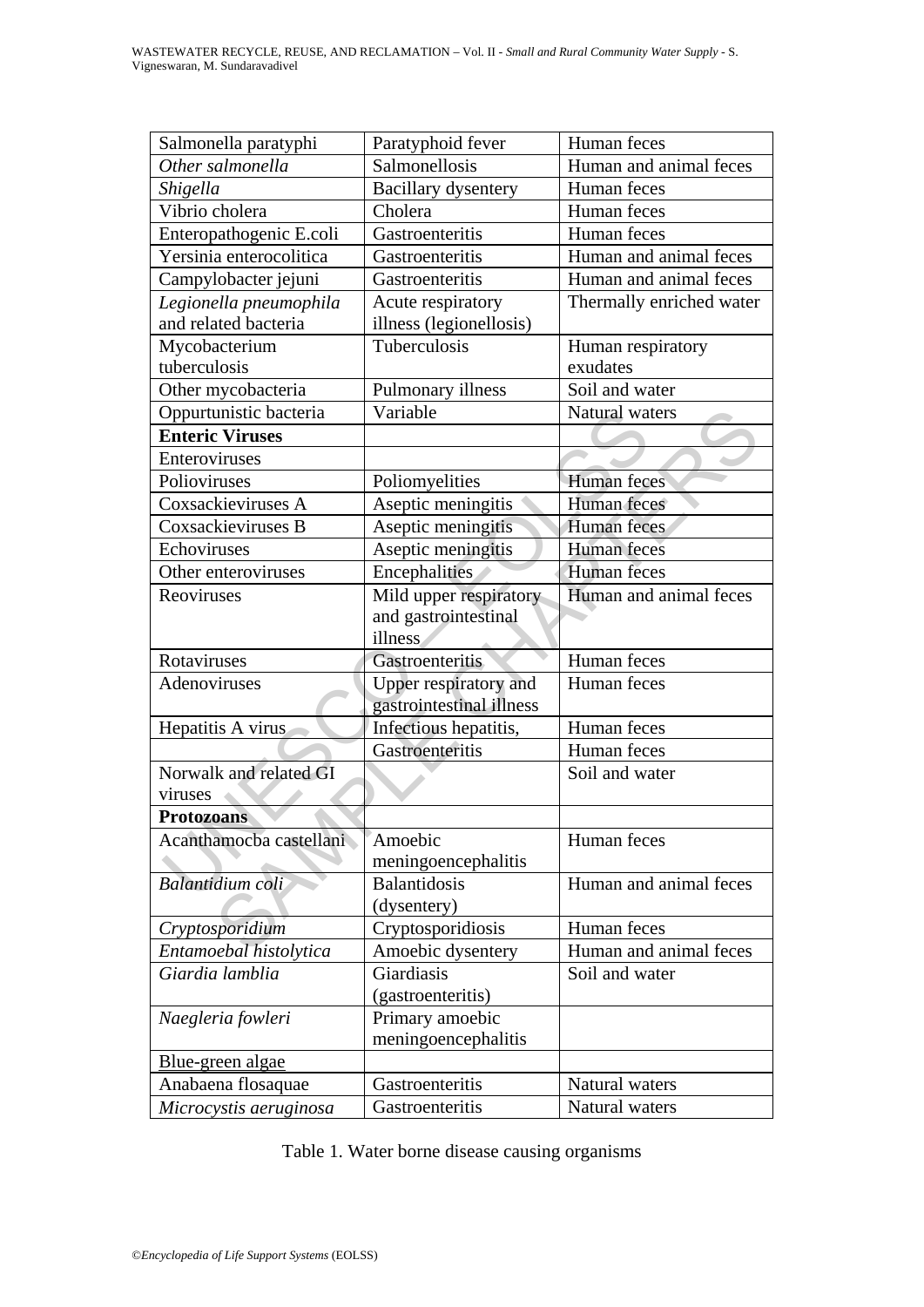The first and foremost consequence of lack of safe water for community consumption is diseases. World Health Organization (WHO) estimated that as much as 80% of all diseases in the world is associated with water. The plight of over two-thirds of world's population that lives in developing countries due to exposure to the dangers of unsafe water was highlighted during the United Nations International Drinking Water Supply and Sanitation Decade (1981 –1990). An exhaustive list of groups of microorganisms that cause waterborne diseases and their primary sources is presented in Table 1. The diseases that are caused by lack of protected water supply may take any or all of the forms presented in Table 2.

Supply of safe water will directly help to minimize the water-borne diseases. Availability of good quality water, in turn, will make people refrain from going to contaminated water sources thereby avoiding water-based and water-related diseases. With adequate quantity of supplies, water-washed diseases also can be controlled.

| Vith adequate quantity of supplies, water-washed diseases also can be controlled. |                                             |                                    |  |  |
|-----------------------------------------------------------------------------------|---------------------------------------------|------------------------------------|--|--|
|                                                                                   | Group                                       | <b>Diseases</b>                    |  |  |
| 1.                                                                                | diseases:<br>Water-borne<br><b>Diseases</b> | Cholera, Typhoid, Bacillary        |  |  |
|                                                                                   | spread through water in which water         | dysentary, Infectious hepatitis,   |  |  |
|                                                                                   | acts as a passive carrier for the           | Leptospirosis, Giardiasis, Gastro- |  |  |
|                                                                                   | infecting pathogens. These diseases         | enteriris etc.                     |  |  |
|                                                                                   | depend also on sanitation                   |                                    |  |  |
| 2.                                                                                | Water-related diseases:<br>Diseases         | Yellow fever, Dengue fever,        |  |  |
|                                                                                   | spread by vectors and insects that live     | Encephalitis, Malaria, Filariasis  |  |  |
|                                                                                   | in or close to water. Stagnant ponds        | (all by mosquitoes), Sleeping      |  |  |
|                                                                                   | of water provides the breeding place        | sickness (Tsetse fly),             |  |  |
|                                                                                   | for the disease spreading vectors such      | Onchocerciasis (Simulium fly) etc. |  |  |
|                                                                                   | as mosquitoes, flies and insects.           |                                    |  |  |
| 3.                                                                                | Water-based diseases:<br><b>Diseases</b>    | Schistosomiasis, Dracunculosis,    |  |  |
|                                                                                   | caused by infecting agents spread by        | Bilharziosis, Philariosis,         |  |  |
|                                                                                   | contact with or ingestion of water.         | Oncholersosis, Treadworm etc.      |  |  |
|                                                                                   | Water supports an essential part of         |                                    |  |  |
|                                                                                   | the life cycle of infecting agents such     |                                    |  |  |
|                                                                                   | as aquatic snails.                          |                                    |  |  |
| $\mathbf{4}$ .                                                                    | Water-washed diseases:<br><b>Diseases</b>   | Scabies, Trachoma (eye-infection), |  |  |
|                                                                                   | caused by the lack of adequate              | Leprosy, Conjuctivitis,            |  |  |
|                                                                                   | quantity of water for<br>proper             | Salmonellosis, Ascariasis,         |  |  |
|                                                                                   | maintenance of personal hygiene.            | Trichuriasis, Hookworm, Amoebic    |  |  |
|                                                                                   | Some are also depended on poor              | dysentery, Paratyphoid fever etc.  |  |  |
|                                                                                   | sanitation.                                 |                                    |  |  |

## **2.5. Socioeconomic Aspects**

Contribution of safe water supply to socioeconomic development of communities is profound. Savings in terms of energy and time in fetching drinking water and substantial reduction in diseases will enhance the economic productivity of a community. Especially in rural communities of developing countries, where almost all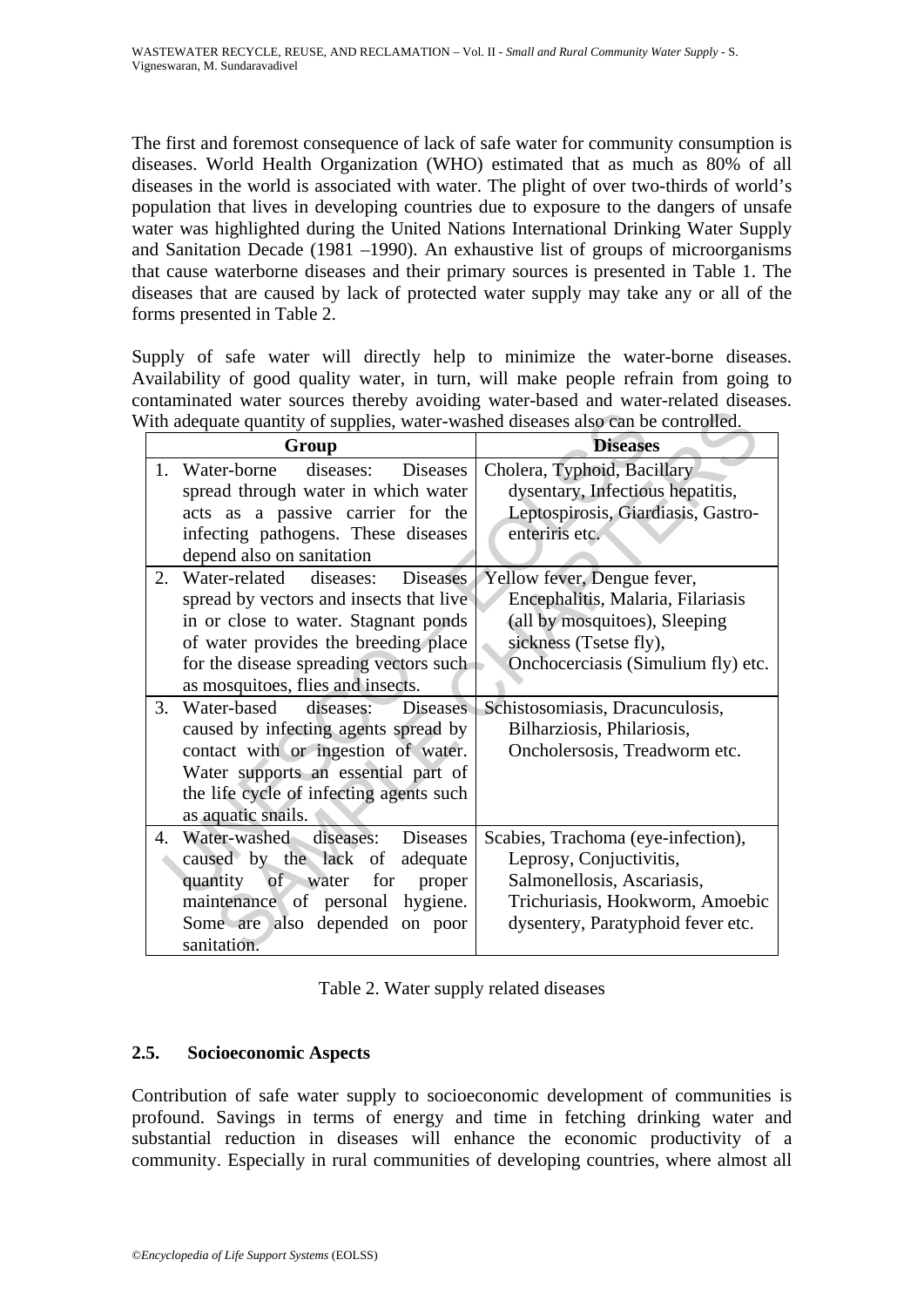the population is engaged in subsistence agriculture, the health improvements will have a direct effect in poverty alleviation by increased production. When productive work is stimulated and personal hygiene, health care and food preparation are improved through water supply, a positive socioeconomic development can be achieved.

# **2.6. Technological Aspects**

Community water supply systems for the urban areas of developing countries can be similar to that of industrialized nations. The technologies that were developed for large water supply systems of cities and towns of developed countries (generally identified as 'conventional technologies') can suit the cities of developing countries, with appropriate adaptations, due to economies of scale. Usually, the number of people to be served and lower densities of population in rural communities, make 'conventional technologies' very costly, and hence, non-viable. The technological requirements for water supply to rural communities have to be different from the conventional ones. While rural community water supply systems are not difficult to design and construct, the selection of simpler, reliable and easily maintainable technologies is of paramount importance.

# **3. Planning for Small Community Water Supply Systems**

v costly, and hence, non-viable. The technological requirements 1<br>
1 communities have to be different from the conventional<br>
imumity water supply systems are not difficult to design and cons<br>
impler, reliable and easily ma meant of water summative transmission and the selected transmission of the equivements for water supply munities have to be different from the conventional ones. While r water supply systems are not difficult to design and It has been estimated that providing access to clean water to the rural communities of developing countries will need a six-fold increase of current level of water quantities over the next four decades. Supply of potable water to all such communities by a conventional system that supplies water with qualities matching international guidelines/standards, is not feasible. Traditionally, people in rural areas obtained water from locally available water sources such as ponds, open wells, streams and rivers and have adopted some simple and rudimentary treatment techniques to improve its quality. Though these simple methods do not provide water necessarily of what would be considered under the present day situation as quality drinking water, in most cases, with a further simple step of disinfection, pathogen-free water can be obtained. Planning for rural water supply systems in developing countries, therefore, essentially means:

- 1. Assessment of water quantity requirement for the selected rural community so that an appropriate source of water that can supply in adequate quantities can be identified. To ensure the safety of drinking water so supplied, detailed quality standards for physical, chemical and microbiological parameters have been proposed by various countries and international organizations. An assessment of quality requirements, in view of current water quality standards, hence, is a prerequisite for rural water supply systems too, so that the level of treatment requirements can be ascertained.
- 2. Identification, assessment and recognition of traditional wisdom and knowledge, and augmentation of such practices with further simple steps to improve the quantity and quality of water.
- 3. Where traditional practices cannot be adequate to achieve safe water criteria, adoption of 'low-cost' and 'appropriate' alternatives to identify water sources, extract water from sources, and treat the water wherever required. Development and adoption of 'appropriate' alternatives may be particularly required in cases where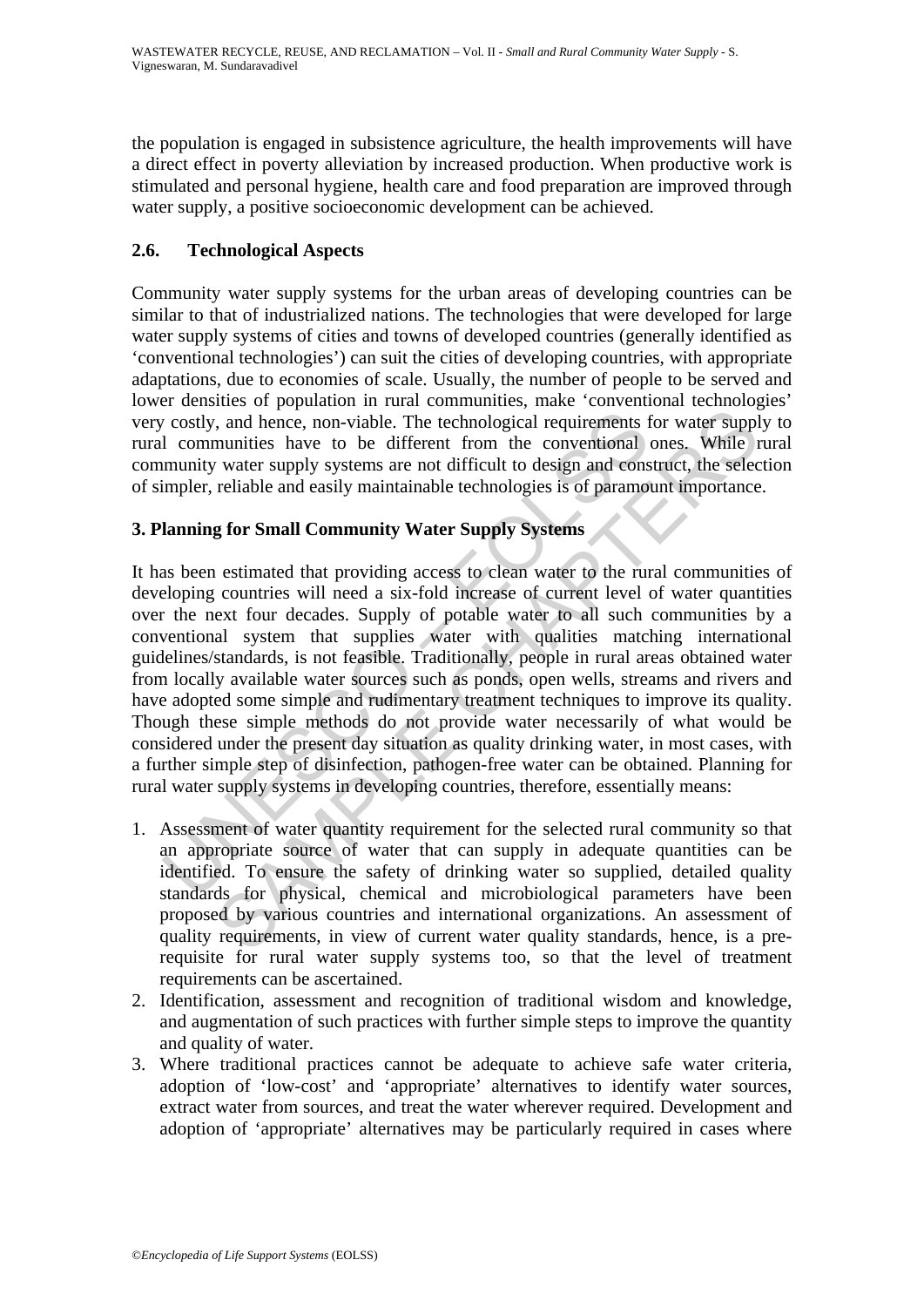available water sources are contaminated with some specific impurities due to special geological conditions and compositions of natural environment.

#### **4. Assessment of Quantity and Quality of Water**

## **4.3. Water Quantity**

In organized water supply systems, community water consumption refers to the amount of water taken from a distribution system, though only a small proportion of it would actually have been consumed, and a major proportion is used for a number of other domestic and non-domestic purposes. Water consumption data are usually expressed in liters per capita (person) per day.

The basic factors to be considered in the assessment of quantity of water are:

- population and area to be served;
- design period:
- availability of water sources;
- treatment requirements;
- nature and extent of water transmission and distribution.

It is difficult to accurately estimate the future requirement of water for small community. A tentative estimate for the projected population of a rural community over the design period can be made based on the following criteria:

- about  $0.3 \text{ Ls}^{-1}$  per 1000 people when the water is mainly distributed by means of public stand pipes; and
- about  $1.5 \text{ L s}^{-1}$  per 1000 people when house connections for water supply is planned.

## **4.4. Water Quality**

basic factors to be considered in the assessment of quantity of wa<br>population and area to be served;<br>design period;<br>availability of water sources;<br>treatment requirements;<br>stature and extent of water transmission and distr actors to be considered in the assessment of quantity of water are:<br>
ion and area to be served;<br>
period;<br>
period;<br>
ility of water sources;<br>
int requirements;<br>
and extent of water transmission and distribution.<br>
CHAPTER CH Although appearance, taste, and odor are useful indicators of the quality of water, in terms of public health, suitability of drinking water is determined by various physical, chemical, microbiological and radiological characteristics. The purpose of developing standards is to establish limits, which will minimize detrimental effects without affecting the benefits. As such, these limits have no absolute value, nor can they be definitely established. Often, the evolution of water quality standards related to public health is not controlled by toxicological or epidemiological findings. Economic interest, socio-cultural characteristics, hygiene practices, public awareness and sensitivity and technological development have been the main thrust in the establishment of these standards.

The World Health Organization (WHO) suggests an elaborate array of physical, chemical and microbiological characteristics as guidelines, which is considered as a basis for developing similar standards by various countries. The WHO guidelines for drinking water quality states clearly that "in developing national drinking water standards based on these guidelines, it will be necessary to take into account a variety of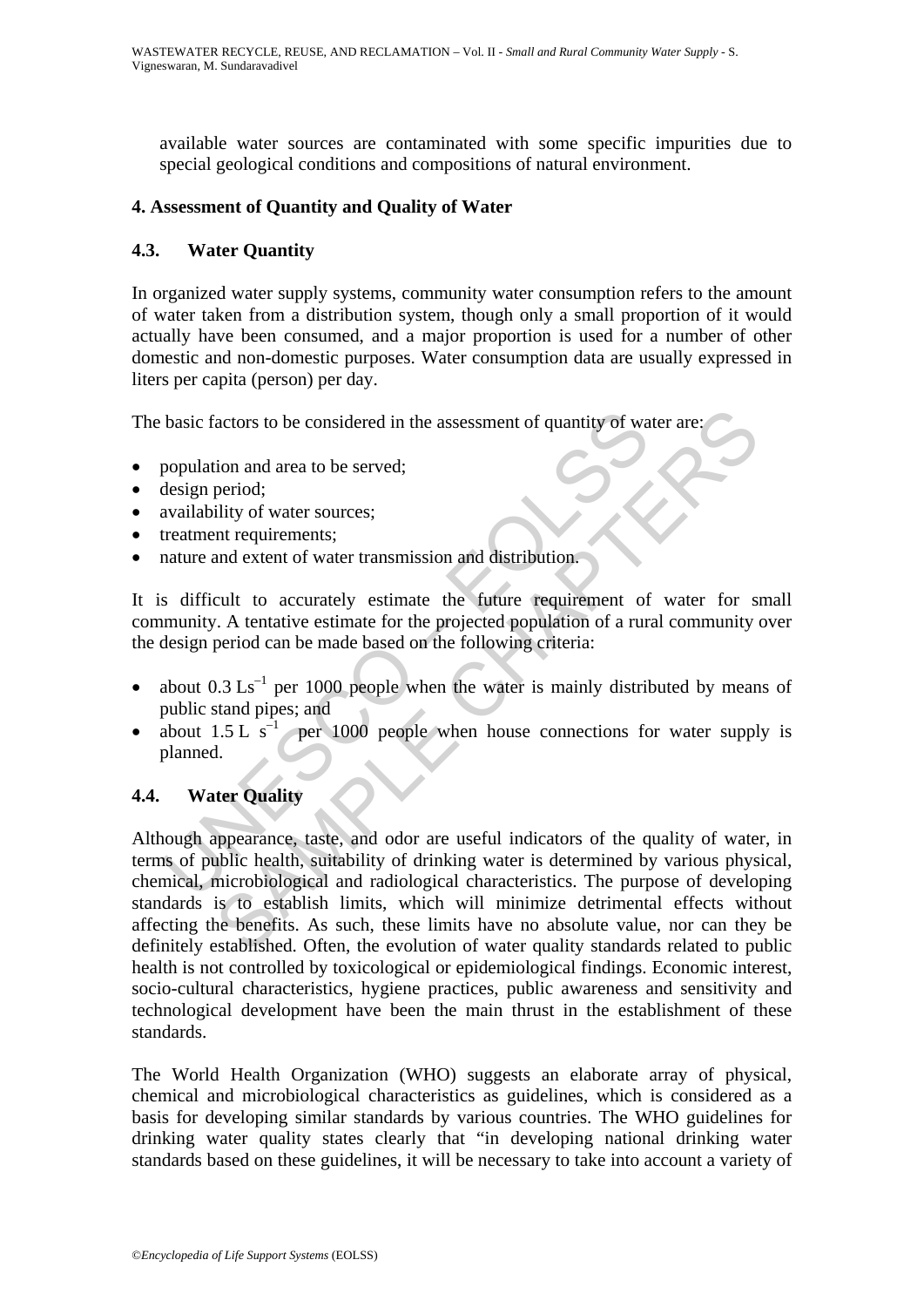local geographical, socioeconomic, dietary and industrial conditions". The water quality standards so developed can vary from nation to nation, or even region to region within a nation, with respect to scientific development, economic constraints as well as changing tendencies towards acceptance or rejection of practices affecting the cultural value of the society. Many industrialized countries, which are increasingly concerned about risks affecting health, have adopted national standards for drinking water quality that are more stringent than WHO guidelines. In contrast, many developing countries have adopted standards that are more relaxed than those prescribed by WHO, because they cannot afford advanced treatment systems as well as sophisticated laboratories for monitoring and surveillance. A comparison of water quality standards of a few developed and developing countries (Appendix 1) clearly indicates this aspect.

er quality problems are mainly due to physical and bacteriological of the water supply systems of rural communities are likely to troorganisms of fecal origin. It may not lead to any solution if all is condemned, especial ity problems are mainly due to physical and bacteriological contaminate water supply systems of rural communities are likely to be contaminate water supply systems of rural communities are likely to be contaminate is more In small community water supplies (particularly, for those in developing countries), the water quality problems are mainly due to physical and bacteriological contamination. Most of the water supply systems of rural communities are likely to be contaminated by microorganisms of fecal origin. It may not lead to any solution if all such sources are to be condemned, especially when the alternative source of water is more contaminated. Instead, it would be appropriate if contributing factors to such contamination are identified and controlled. Moreover, it would be appropriate if the level and the amount of fecal contamination of alternative sources are examined for comparison and selection. It is not practical to test water for all microorganisms that it might possibly contain. Instead, water is examined for specific type of bacteria that originates in large numbers from human and animal excreta and whose presence in water is indicative of fecal contamination. *Escherichia coli* (E-coli) and fecal streptococci have found to be more suitable. When these organisms are found in water, it indicates:

- possibility of fairly fresh fecal contamination of water;
- possibility of the presence of pathogenic bacteria and viruses.

The following bacteriological quality criteria are generally applicable for small and rural drinking water supplies:

- Coliforms (average numbers present in drinking water samples should be less than 10 per 100 ml.
- E-coli should be less than 2.5 per 100 ml.

There are cases where the water from community water supply is bacteriologically acceptable, yet unacceptable as drinking water due to the presence of mainly physical contaminants. Important physical quality parameters include turbidity, color, odor, pH, and taste. High turbidity levels are usually associated with increased number of microorganisms. Turbidity in a water source might be made up of suspended matter such as clay, silt, inorganic and organic matter, plankton, and microscopic organisms. Turbidity also decreases the disinfection efficiency during a treatment process. Problems are also caused by iron, manganese, fluoride, and nitrates.

The first article of this topic, 'Water quantity and quality' provides a comprehensive overview of the quantity and quality aspects of drinking water supply. It also compares the water quality standards and guidelines of various countries of the world.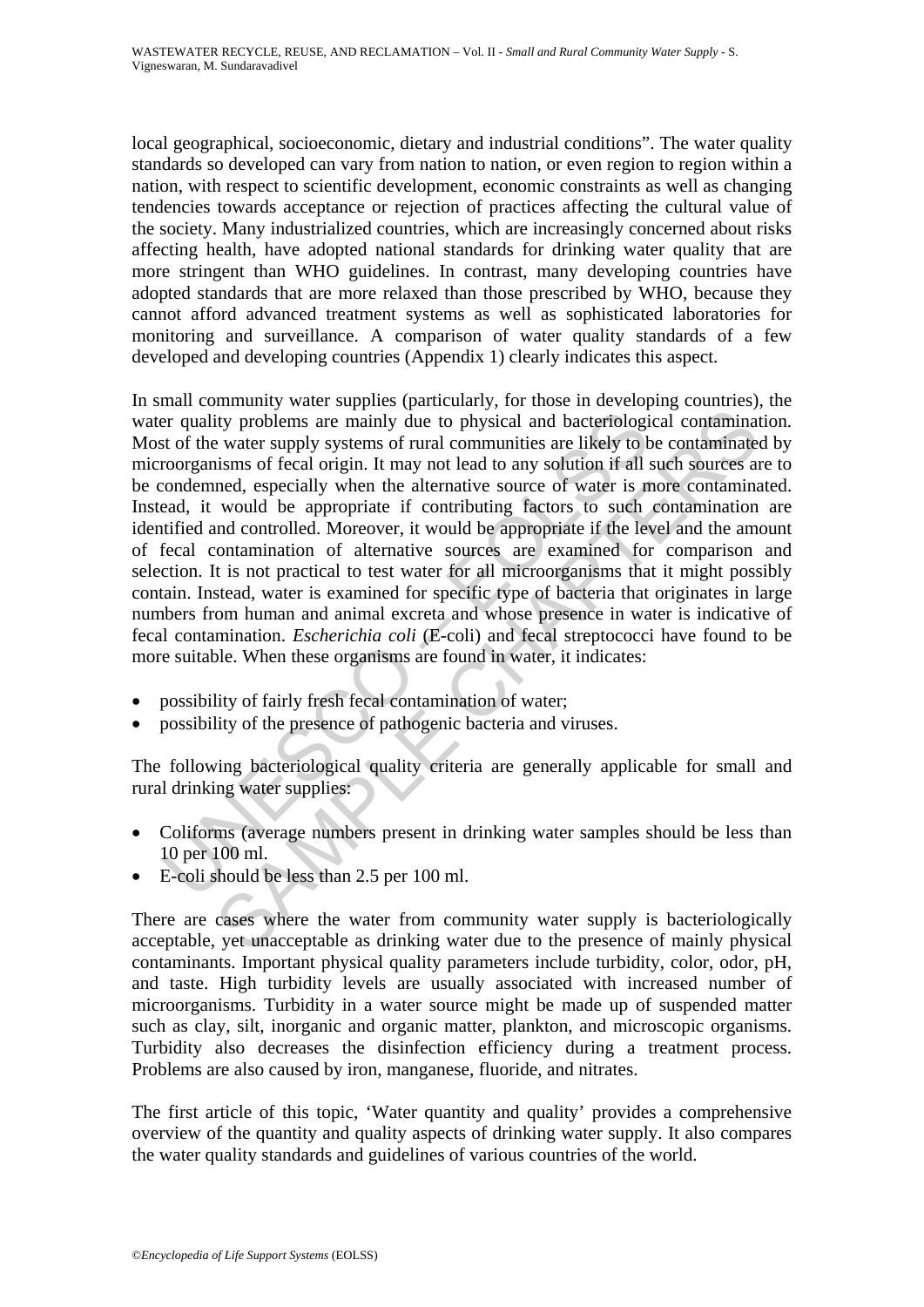- -
- -
- -

# TO ACCESS ALL THE **22 PAGES** OF THIS CHAPTER, Visit: [http://www.eolss.net/Eolss-sampleAllChapter.aspx](https://www.eolss.net/ebooklib/sc_cart.aspx?File=E2-14-03-00)

#### **Bibliography**

ADMAL (1990). A guide to environmental assessment in Indonesia. *Government Regulations of the Republic of Indonesia # 20.* [Details of drinking water quality standards in Indonesia are presented in this work.]

E.]<br>
AA (1992). Drinking water directive 80/778/EC: Bureau's views on propos<br>
AA 41(2), 101–108. [Critically reviews drinking water quality standards is<br>
ried in Australia.]<br>
ag Y. (1993). The risk assessment and manageme 22). Drinking water directive 80/778/EC: Bureau's views on proposals for modificat<br>
22). Drinking water directive 80/778/EC: Bureau's views on proposals for modificat<br>
1.108. [Critically reviews drinking water quality sta AQUA (1992). Drinking water directive 80/778/EC: Bureau's views on proposals for modifications. *AQUA*, **41**(2), 101–108. [Critically reviews drinking water quality standards and the modifications required in Australia.]

Chung Y. (1993). The risk assessment and management of drinking water. *Proceedings of Korea-Australia Joint Seminar on 'Recent trends in technology development for water quality conservation',*  Seoul, Korea. 47–76. [This paper present

Decker K. C., and Long B. W. (1992). Canada's cooperative approach to drinking water regulation. *J.AWWA,* **84**(4) 120. [Drinking water standards and guidelines in various provinces of Canada.]

IRC (1981). Small community water supplies – technology for small water supply systems in developing countries. *Technical paper series # 18,* Rijzwijk, The Netherlands. [Comprehensive handbook of simple and low-cost technologies for water supply to small communities in developing countries.]

Japanese Standards (1992). Japanese standards for drinking water quality established by the Director General of water supply and environmental sanitation department on 21<sup>st</sup> Dec. 1992, and enforced from 1<sup>st</sup> Dec. 1993. [This document provides drinking water quality standards adopted in Japan.]

Pontius F. W. (1992). A current look at the federal drinking water regulations. *J.AWWA*, **80** 53 [Drinking water quality guidelines of Australia.]

Vigneswaran S., Shanmuganantha S., and Mamoon A. (1987). Trends in water treatment technologies. *ENSIC Review # 23/24.* Environmental Sanitation Information Center, Asian Institute of Technology, Bangkok, Thailand. [Iinnovative technological developments in water supply in less developed countries.]

Vigneswaran S., and Visvanathan C. (1995). Water Treatment Processes—Simple Options. Florida: CRC Press. [Simple technological options for advanced treatment levels of drinking water that may be suitable for both developed and less developed countries.]

Vision 21 Program (2000). Vision-21: Water for people, *The 2nd World Water Forum and Ministerial Conference of the Water Supply and Sanitation Collaborative Council,* 17-22 March, 2000. http://www.wsscc.org [Approaches and global action needed for providing access to safe water to all the developing world.]

WHO (1984/1993). *Guidelines for Drinking Water Quality,* Vol. 1 and 2. World Health Organization, Geneva, Switzerland. [International drinking water quality guidelines.]

#### **Biographical Sketches**

**S. Vigneswaran** is currently a Professor and a Head of Environmental Engineering Group in Faculty of Engineering, University of Technology, Sydney, Australia. He has been working on water and wastewater research since 1976. He has published over 175 technical papers and authored two books (both through CRC press, USA). He has established research links with the leading laboratories in France, Korea, Thailand and the USA. Also, he has been involved in number of consulting activities in this field in